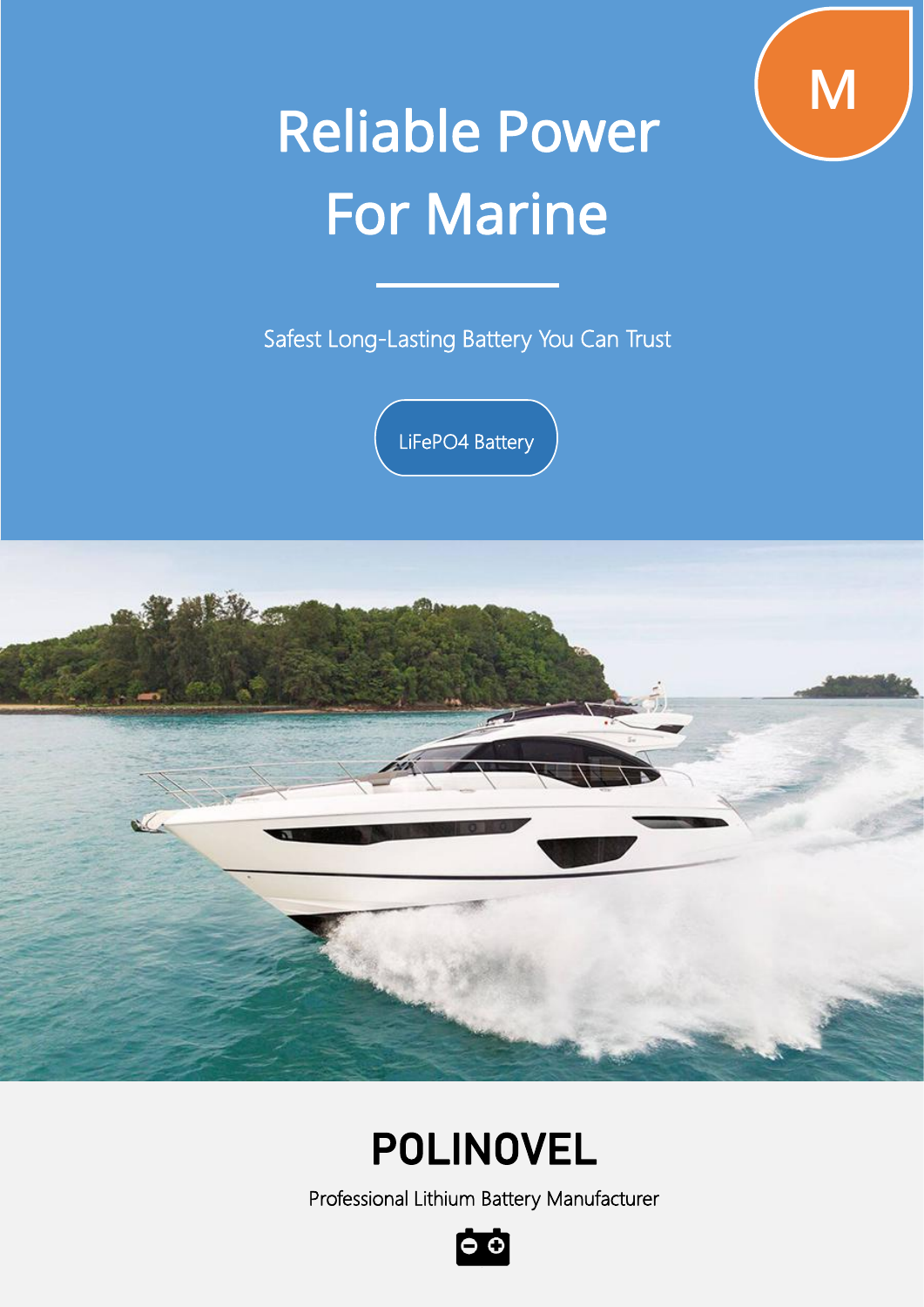### Benefits of Lithium Battery

| Safety                     | Most safe chemistry of LiFePO4, "BMS + PCB" dual safety protection |  |  |  |
|----------------------------|--------------------------------------------------------------------|--|--|--|
| <b>Superior Durability</b> | Patented screw fastening structure outperform in harsh environment |  |  |  |
| Expandable Energy          | Series or parallel connection allowed to get more power            |  |  |  |
| Drop-in Replacement        | Standard size same as lead acid for easy replacement               |  |  |  |
| Flexible Installation      | Can be installed in horizontal or other sides                      |  |  |  |
| Customizable               | Specification customizable to fit your application needs           |  |  |  |
| Light Weight               | 50% less weight than lead acid battery                             |  |  |  |
| Longer Life                | 8-10 times longer cycle life than lead acid                        |  |  |  |
| Maximum Usable Capacity    | 25-50% more capacity than lead acid battery                        |  |  |  |
| Long Shelf Life            | Low self discharge in storage period                               |  |  |  |
| Wide Temperature Range     | More efficient and safe operation at wide temperature range 0-60°C |  |  |  |
| Maintenance Free           | No maintenance that saving cost in long time use                   |  |  |  |
| Environment-friendly       | Non-hazardous, non-pollution                                       |  |  |  |

#### Marines

Lifepo4 batteries are lightweight, safe, and maintenance-free that provide high power for watercraft.